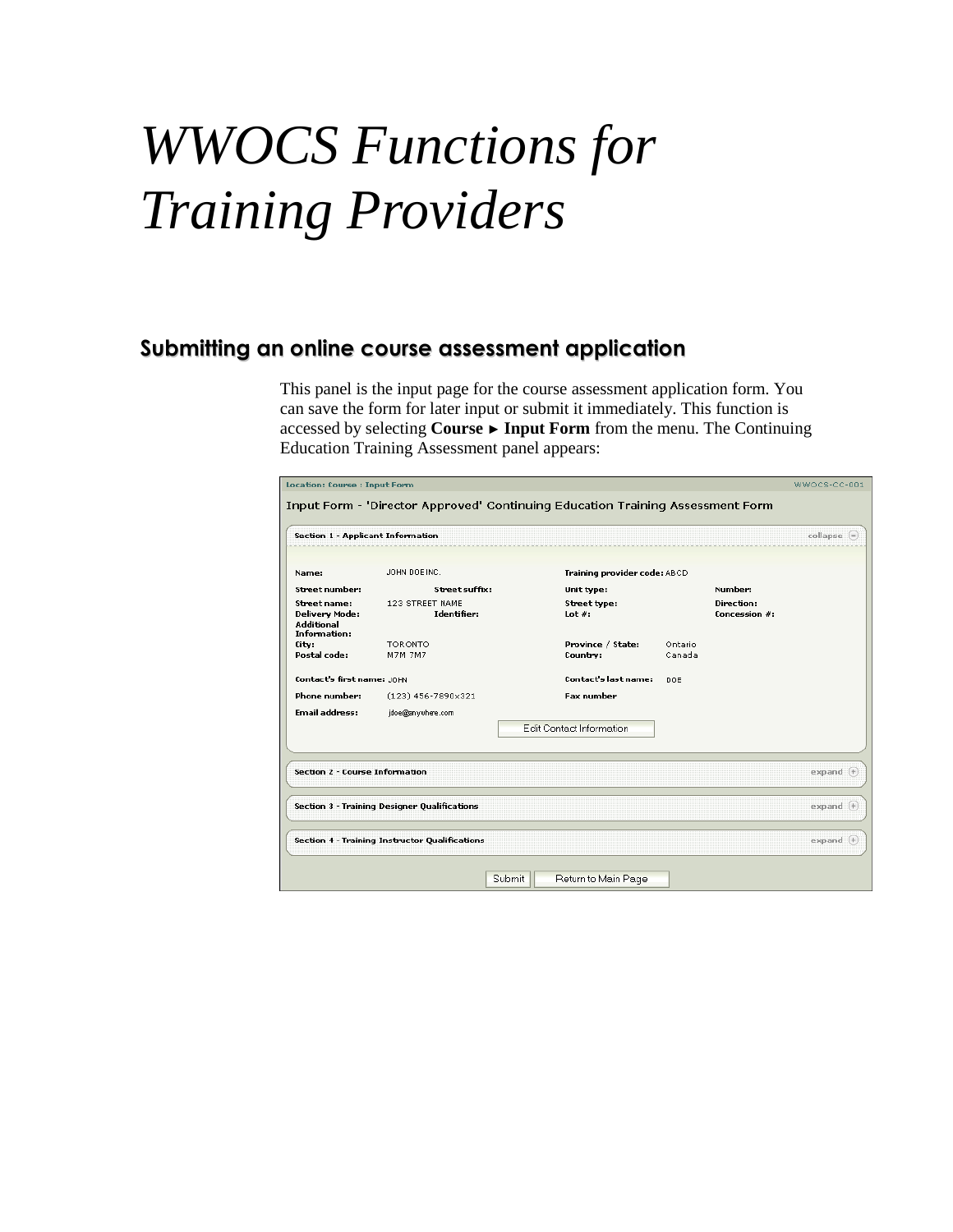The previous view of the Continuing Education Training Assessment panel is displayed with all panels but Application Information collapsed. In the following sections, the other panels are shown expanded and are dealt with in detail.

#### **Section 1 – Contact Information**

To change your contact information,

**>** Click **Edit Contact Information**. The following panel opens:

|                            | Update Training Provider Profile: 00000064 |              |                      |                                           |
|----------------------------|--------------------------------------------|--------------|----------------------|-------------------------------------------|
| Name:*                     | JOHN DOE INC.                              | Code:*       | ABCD                 |                                           |
| Street number:             | Street suffix:                             | Unit type:   | --SELEI <sup>V</sup> | Number:                                   |
| Street name:*              | 123 STREET NAME                            | Street type: | --SELEI <sup>V</sup> | --SELEI <sup>V</sup><br><b>Direction:</b> |
| Delivery mode:             | --SELECT--<br>V Identifier:                | Lot $#$ :    |                      | Concession #:                             |
| Additional<br>information: |                                            |              |                      |                                           |
| City:*                     | <b>TORONTO</b>                             |              |                      |                                           |
| Province / State:          | Ontario                                    |              |                      |                                           |
| Postal code:*              | M7M 7M7                                    | Country:*    | Canada               | $\checkmark$                              |
| <b>Contact Information</b> |                                            |              |                      |                                           |
| First Name:*               | <b>JOHN</b>                                | Last Name:*  | <b>DOE</b>           |                                           |
| Phone number:*             | $\times$ 321<br>4567890<br>(123)           | Fax number:  |                      | $\times$                                  |
| Email address:             | jdoe@anywhere.com                          |              |                      |                                           |

**>** Enter the updated information and click **Save in Profile** to save your changes.

Or

**>** Click **Cancel** to return without saving your changes.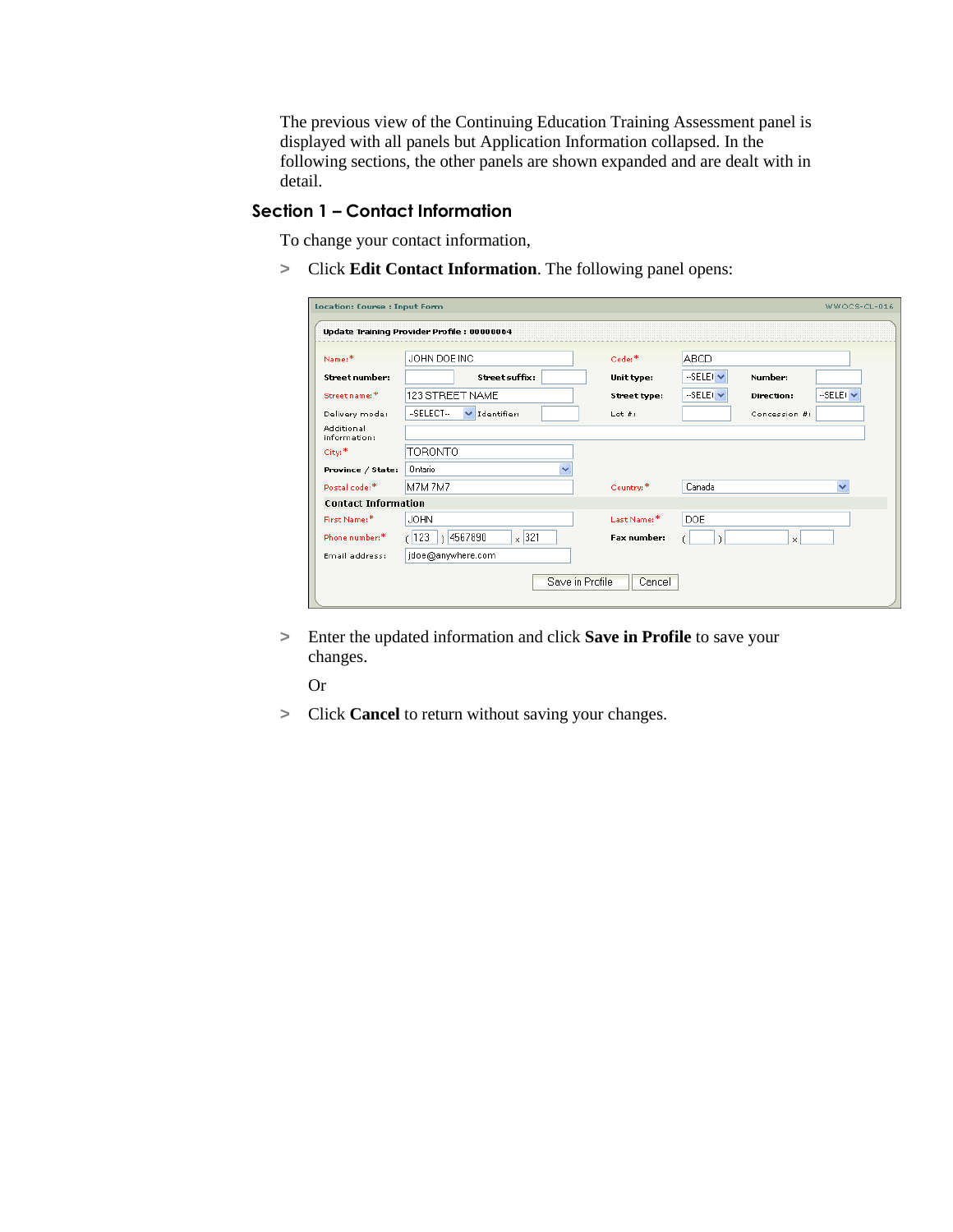## **Section 2 – Course Information**

To add course information:

**>** Click **Add Course Information**. The Course Information panel opens:

| <b>Course Information</b>                   | $\text{collapse} \equiv$                                                                                                                                                                                                                                |
|---------------------------------------------|---------------------------------------------------------------------------------------------------------------------------------------------------------------------------------------------------------------------------------------------------------|
|                                             | Training providers must submit a copy of the training materials in order for their application to be proccessed. The Ministry or the<br>Certification Program Administrator will not use the materials for any other purpose other than this assessment |
| Course title: *                             |                                                                                                                                                                                                                                                         |
| Description:*                               |                                                                                                                                                                                                                                                         |
|                                             |                                                                                                                                                                                                                                                         |
|                                             |                                                                                                                                                                                                                                                         |
|                                             |                                                                                                                                                                                                                                                         |
| Number of contact hours:*                   |                                                                                                                                                                                                                                                         |
|                                             |                                                                                                                                                                                                                                                         |
| <b>Training Method*</b>                     |                                                                                                                                                                                                                                                         |
| Classroom<br>H                              | Web Based<br>$\Gamma$ Conference<br>Correspondence<br>Computer Based                                                                                                                                                                                    |
| $\Box$ Other, specify:                      |                                                                                                                                                                                                                                                         |
|                                             |                                                                                                                                                                                                                                                         |
| <b>Learning Objectives</b>                  |                                                                                                                                                                                                                                                         |
|                                             | Please attach a copy of the course learning objectives.*                                                                                                                                                                                                |
|                                             | $\bigcirc$ I will mail in a paper copy with this application                                                                                                                                                                                            |
| $\bigcirc$ I will email a copy              |                                                                                                                                                                                                                                                         |
| <b>Course Timetable</b>                     |                                                                                                                                                                                                                                                         |
| Please attach a copy of course timetable.*  |                                                                                                                                                                                                                                                         |
|                                             | $\bigcirc$ I will mail in a paper copy with this application                                                                                                                                                                                            |
| $\bigcirc$ I will email a copy              |                                                                                                                                                                                                                                                         |
|                                             |                                                                                                                                                                                                                                                         |
|                                             | Method to Verify Participant has Learned Course Material*                                                                                                                                                                                               |
| $\Box$ Final Exam(written/oral) $\Box$ Quiz | Performance Demonstration Presentation<br>Written Reports                                                                                                                                                                                               |
| $\Box$ Other, specify:                      |                                                                                                                                                                                                                                                         |
|                                             | Please attach a copy of the exam/quiz or describe the other evaluation method.*                                                                                                                                                                         |
|                                             | $\bigcirc$ I will mail in a paper copy with this application                                                                                                                                                                                            |
| $\bigcirc$ I will email a copy              |                                                                                                                                                                                                                                                         |
| <b>Course Completion Certificate</b>        |                                                                                                                                                                                                                                                         |
|                                             | Please attach copy of course completion certificate/record.*                                                                                                                                                                                            |
|                                             | $\bigcirc$ I will mail in a paper copy with this application                                                                                                                                                                                            |
|                                             |                                                                                                                                                                                                                                                         |
|                                             |                                                                                                                                                                                                                                                         |
| $O$ I will email a copy                     | Save & Return<br>Cancel                                                                                                                                                                                                                                 |

**>** Enter the required course information and click **Save & Return** to save your changes.

Or

**>** To exit without saving your changes, click **Cancel**.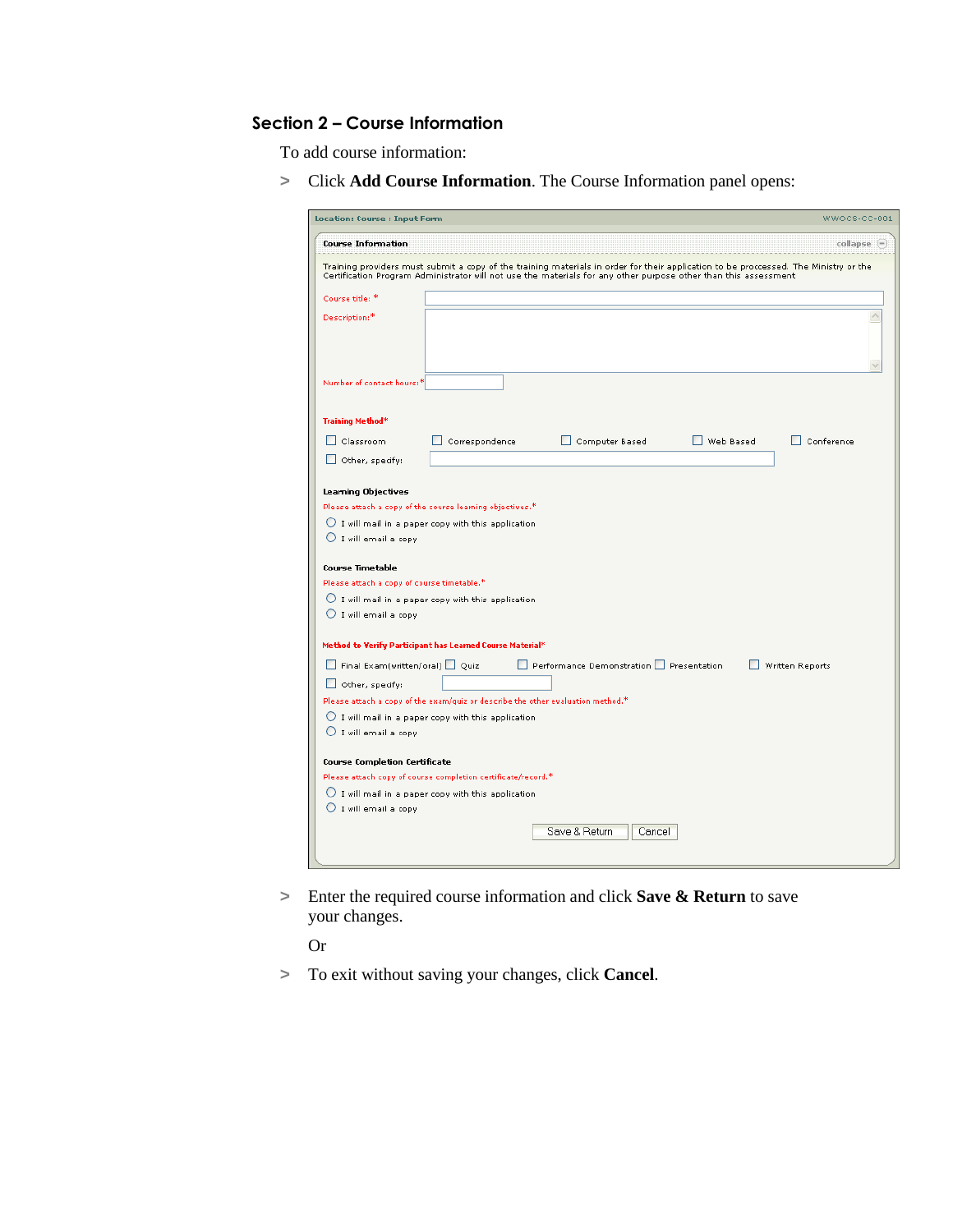## **Section 3 – Training Designer Qualifications**

To add training designer information:

**>** Click **Add Training Designer**. The Training Designer panel opens:

|                                                                                                                                       | WWOCS-CC-001 |
|---------------------------------------------------------------------------------------------------------------------------------------|--------------|
| <b>Training Designer</b>                                                                                                              | collapse (=  |
| Name of training designer: *                                                                                                          |              |
|                                                                                                                                       |              |
| Select all that apply:*                                                                                                               |              |
| has received former training in an adult education program                                                                            |              |
| Attach the related certificate(s) or equivalent as supporting document to this form                                                   |              |
| ◯ I will mail in a paper copy with this application                                                                                   |              |
| ◯ I will email a copy                                                                                                                 |              |
| has received structured training in designing/organizing training from an expert holding an adult education certificate or equivalent |              |
| Identify such expert and attach or email her/his adult education certificate or equivalent to this form                               |              |
| I will mail in a paper copy with this application                                                                                     |              |
| ◯ I will email a copy                                                                                                                 |              |
|                                                                                                                                       |              |
| has the ability to design curriculum as evidenced by the following:                                                                   |              |
| sample curriculum                                                                                                                     |              |
| Attach sample of curriculum designed by this person other than course to which this application applies                               |              |
| I will mail in a paper copy with this application                                                                                     |              |
| ◯ I will email a copy                                                                                                                 |              |
| student evaluations of training delivered by the applicant                                                                            |              |
| Attach student evaluations of a course designed by this person                                                                        |              |
| I will mail in a paper copy with this application                                                                                     |              |
| ◯ I will email a copy                                                                                                                 |              |
| experience in training design                                                                                                         |              |
| Attach resume or equivalent describing extent of curriculum design experience held by this person                                     |              |
| I will mail in a paper copy with this application                                                                                     |              |
| ◯ I will email a copy                                                                                                                 |              |

**>** Enter the required information and click **Save & Return** to save your changes.

Or

**>** Click **Cancel** to return without saving your changes.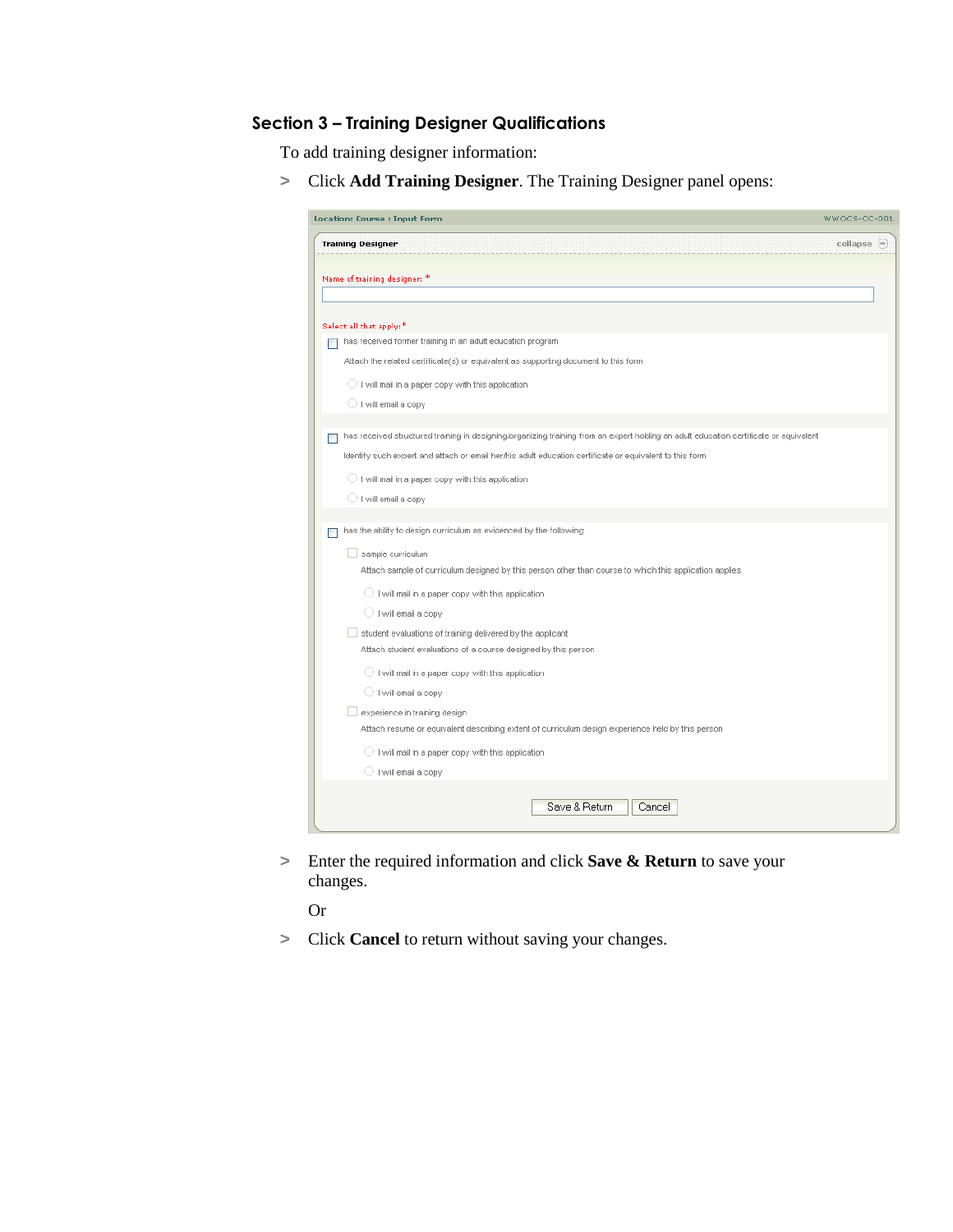#### **Section 4 – Training Instructor Qualifications**

To add training instructor information:

**>** Click **Add Training Instructor**. The New Training Instructor panel opens:

| <b>Location: Course: Input Form</b>                                                                                                                                                                                                                                                       | WWOCS-CC-001   |
|-------------------------------------------------------------------------------------------------------------------------------------------------------------------------------------------------------------------------------------------------------------------------------------------|----------------|
| <b>Training Instructor</b>                                                                                                                                                                                                                                                                | $collapse$ $=$ |
| Name of training instructor*                                                                                                                                                                                                                                                              |                |
| Select all that apply:*                                                                                                                                                                                                                                                                   |                |
| has at least one (1) year of experience as a full time instructor                                                                                                                                                                                                                         |                |
| has at least three (3) years experience as a part-time instructor                                                                                                                                                                                                                         |                |
| has at least three (3) years experience directly relevant to the course subject matter                                                                                                                                                                                                    |                |
| (if training operators) has at least three (3) years experience working in the drinking water industry as an operator-in-charge or overall responsible<br>operator in a facility at a level equal to or greater than the level of operator certificate for which the training is intended |                |
| (if training water quality analysis) has at least three (3) years experience working in a laboratory as a supervisor directing staff on how to test<br>drinking water for various contamination                                                                                           |                |
| has been formally trained or educated on the subject matter being covered                                                                                                                                                                                                                 |                |
| other qualifications, please list or describe                                                                                                                                                                                                                                             |                |
|                                                                                                                                                                                                                                                                                           |                |
| Please attach instructor's resume or equivalent to this form to support the above criteria met by the instructor. *                                                                                                                                                                       |                |
| I will mail in a paper copy with this applicaton                                                                                                                                                                                                                                          |                |
| I will email a copy                                                                                                                                                                                                                                                                       |                |
| Save & Return<br>Cancel                                                                                                                                                                                                                                                                   |                |

**>** Enter the required information and click **Save & Return** to save your changes, or **Cancel** to return without saving your changes. Click **Remove** to delete the training instructor.

#### **Completing the form**

When all three sections are complete do one of the following steps:

**>** Click **Return to Main Page** to cancel your application.

Or

**>** Click **Submit** to submit your application.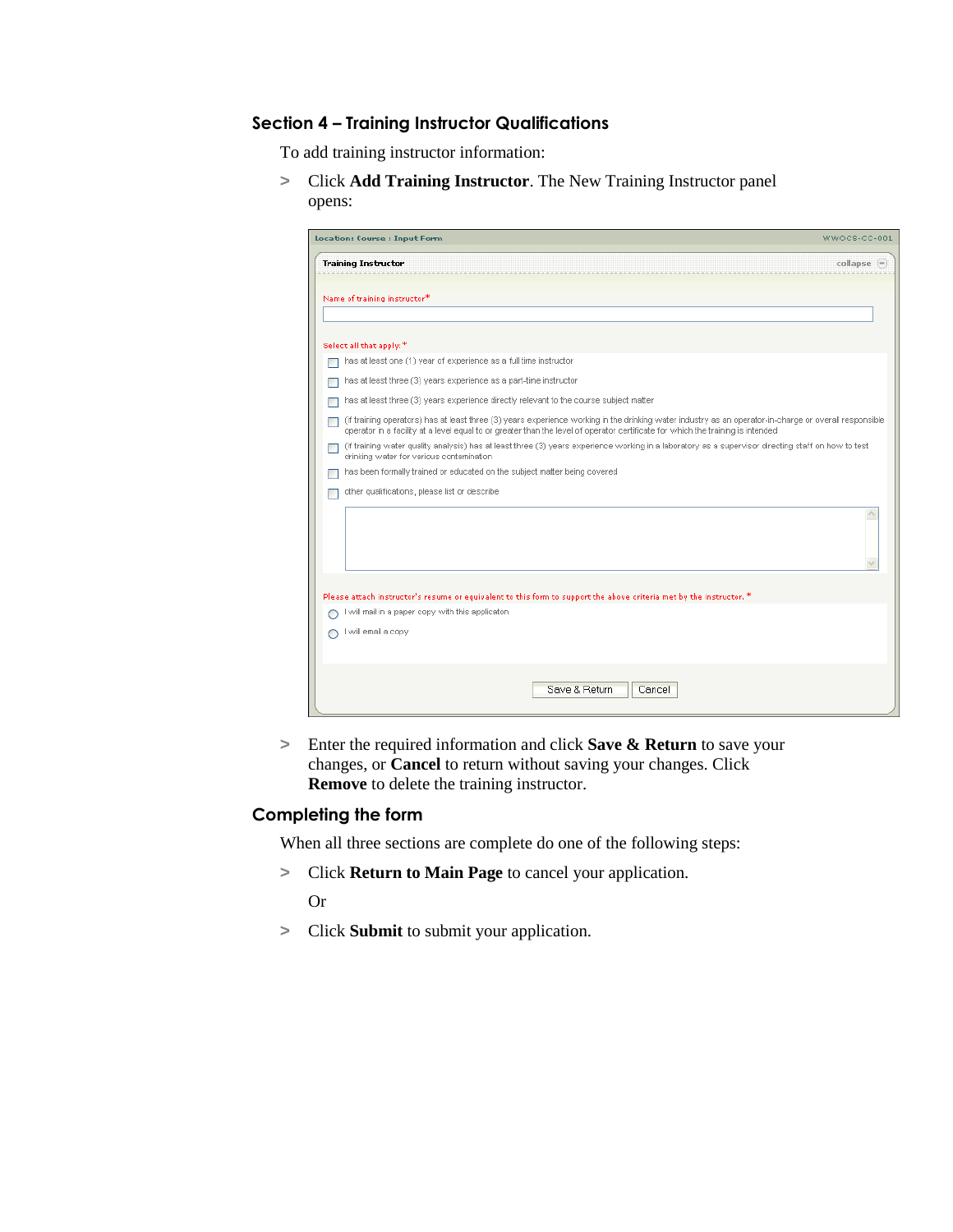Selecting Submit causes the application verification panel to open.

| Location: Course: Input Form                            | WWOCS-CE-001                                                                                                                                                                                                                                                                                                                                                                                                                                                                                                                                                                                                                                                                                                                                                                 |
|---------------------------------------------------------|------------------------------------------------------------------------------------------------------------------------------------------------------------------------------------------------------------------------------------------------------------------------------------------------------------------------------------------------------------------------------------------------------------------------------------------------------------------------------------------------------------------------------------------------------------------------------------------------------------------------------------------------------------------------------------------------------------------------------------------------------------------------------|
| <b>Applicant Verification</b>                           |                                                                                                                                                                                                                                                                                                                                                                                                                                                                                                                                                                                                                                                                                                                                                                              |
| Disclaimer: Collection of Personal Information in WWOCS |                                                                                                                                                                                                                                                                                                                                                                                                                                                                                                                                                                                                                                                                                                                                                                              |
|                                                         | The personal information provided in this application form will be collected, used and disseminated by the Operator<br>Certification Program Administrator on behalf of the Ministry of the Environment for the purposes of Ministry enforcement under<br>the Safe Drinking Water Act, 2002, Ontario Regulations 128/04, and 129/04 and for assessing and verifying applicant eligibility<br>regarding the issuance of drinking water and wastewater certificates. The information provided will be kept in accordance with<br>the Common Records and Retention schedule set by the Province of Ontario. If you have any questions about this collection,<br>use or dissemination please contact the Ministry's Freedom of Information and Privacy Office at (416) 314-4075. |
|                                                         | <b>LAgree</b><br>l Disagree                                                                                                                                                                                                                                                                                                                                                                                                                                                                                                                                                                                                                                                                                                                                                  |

**>** Verify your application by reading and clicking **I Agree**. You are directed to the confirmation panel:

| <b>Location: Course: Input Form</b>                                                                                                                                                                                                          | WWOCS-FA-006 |  |  |  |
|----------------------------------------------------------------------------------------------------------------------------------------------------------------------------------------------------------------------------------------------|--------------|--|--|--|
| Confirmation                                                                                                                                                                                                                                 |              |  |  |  |
| Thank you for submitting your application online.                                                                                                                                                                                            |              |  |  |  |
| The reference number for your submission is 82. Please retain this number for future correspondence.                                                                                                                                         |              |  |  |  |
| Indicate the method you are submitting the following supporting documents.                                                                                                                                                                   |              |  |  |  |
| Mail Email                                                                                                                                                                                                                                   |              |  |  |  |
| 罓<br>Copy of the training objectives                                                                                                                                                                                                         |              |  |  |  |
| 罓<br>Copy of the training material(s)                                                                                                                                                                                                        |              |  |  |  |
| 罓<br>Copy of course completion certificate                                                                                                                                                                                                   |              |  |  |  |
| 罓<br>Copy of course timetable                                                                                                                                                                                                                |              |  |  |  |
| 罓<br>Method of verifying that participant has learned course material                                                                                                                                                                        |              |  |  |  |
| ☑<br>Proof of qualifications for each training designer                                                                                                                                                                                      |              |  |  |  |
| ☑<br>Proof of qualifications for each instructor                                                                                                                                                                                             |              |  |  |  |
| You need to quote the submission reference number when you send in the supporting documents.<br>Mail the supporting documents to:                                                                                                            |              |  |  |  |
| Ontario Environment Training Consortium (OETC)<br>37 George Street North, Suite 206<br>Brampton, Ontario<br><b>L6X 1R5</b>                                                                                                                   |              |  |  |  |
| OR.                                                                                                                                                                                                                                          |              |  |  |  |
| Email the supporting documents to operator.certification@ene.gov.on.ca                                                                                                                                                                       |              |  |  |  |
| The completed Continuing Education Assessment Form. Including the necessary documents must be received by the Certification<br>Program Administrator in order for your application to be processed. Incomplete application will be returned. |              |  |  |  |
|                                                                                                                                                                                                                                              |              |  |  |  |
| Print Application and Confirmation                                                                                                                                                                                                           |              |  |  |  |

- **>** Note your confirmation number and enter the method by which you are submitting the supporting documents.
- **>** Click **Print Application and Confirmation**. The form is displayed in PDF.
- **>** Select the print button to print. You can now submit your completed form to the OETC.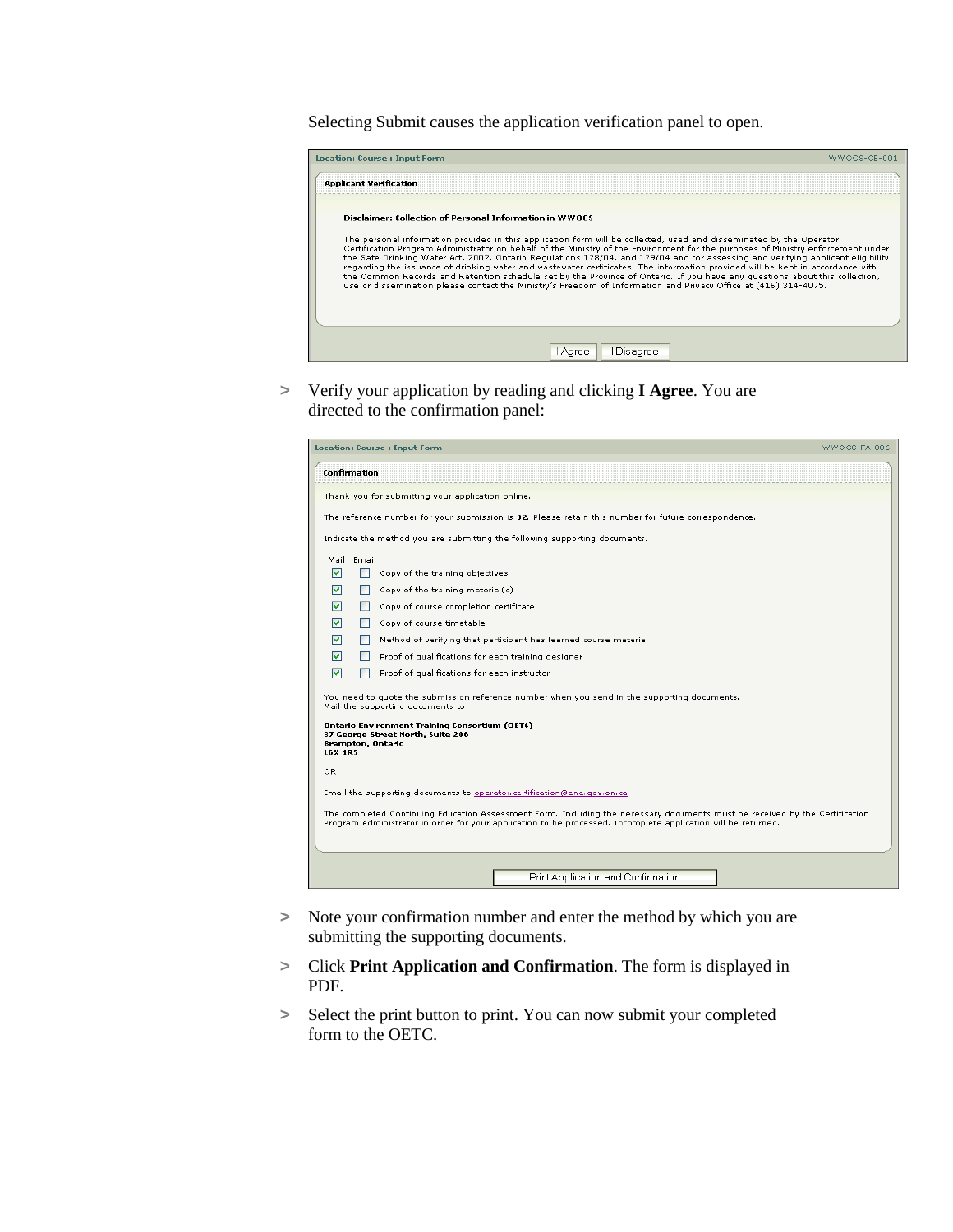## **Listing saved course assessment forms**

You can work on a saved form from the list of previously-saved forms by selecting **Course ► List Saved Drafts** from the menu. The List Saved Drafts – Course Assessment panel appears:

|                                       | Location: Course : List Saved Drafts<br>WWOCS-CC-003 |   |                      |  |                        |  |  |  |  |
|---------------------------------------|------------------------------------------------------|---|----------------------|--|------------------------|--|--|--|--|
| List Saved Drafts - Course Assessment |                                                      |   |                      |  |                        |  |  |  |  |
| Status: Draft                         |                                                      |   |                      |  |                        |  |  |  |  |
| Select                                | Date Created                                         | A | Date Last Saved      |  | <b>Applicant Name</b>  |  |  |  |  |
|                                       | 05/16/2006, 10:42 AM                                 |   | 05/16/2006, 10:42 AM |  | ELIZABETH POLLACK INC. |  |  |  |  |
|                                       | Delete Drafts                                        |   |                      |  |                        |  |  |  |  |

## **Updating saved course assessment forms**

Clicking on the Date Created field for a course will open the course assessment form, as described [above.](#page-0-0) Selecting the check box next to one or more forms and clicking **Delete Drafts** will remove it from the system.

## **Printing submitted applications**

You can view the course applications you have submitted and print the application and confirmation pages again by selecting **Course ► Print Submitted Applications** from the menu. The following panel appears:

| <b>Location: Course: Print Submitted Applications</b> |             |                             |                    |  |  |  |  |
|-------------------------------------------------------|-------------|-----------------------------|--------------------|--|--|--|--|
| Print Submitted Applications - Certification          |             |                             |                    |  |  |  |  |
|                                                       | Reference # | Course Title                | Date of submission |  |  |  |  |
|                                                       | 82          | Water Distribution Operator | 05/16/2006         |  |  |  |  |
| Print Application and Confirmation                    |             |                             |                    |  |  |  |  |

**>** Fill one or more selection buttons beside the appropriate Reference Numbers, and click **Print Application and Confirmation**. The system will print both the application and confirmation forms.

## **Uploading completed courses**

Course completion results are added into WWOCS for each matching operator who exists in WWOCS.

After the completion of a course, you need to prepare a file containing data for those operators who were registered in and successfully completed that course. An interface is required to upload the course completion results into WWOCS.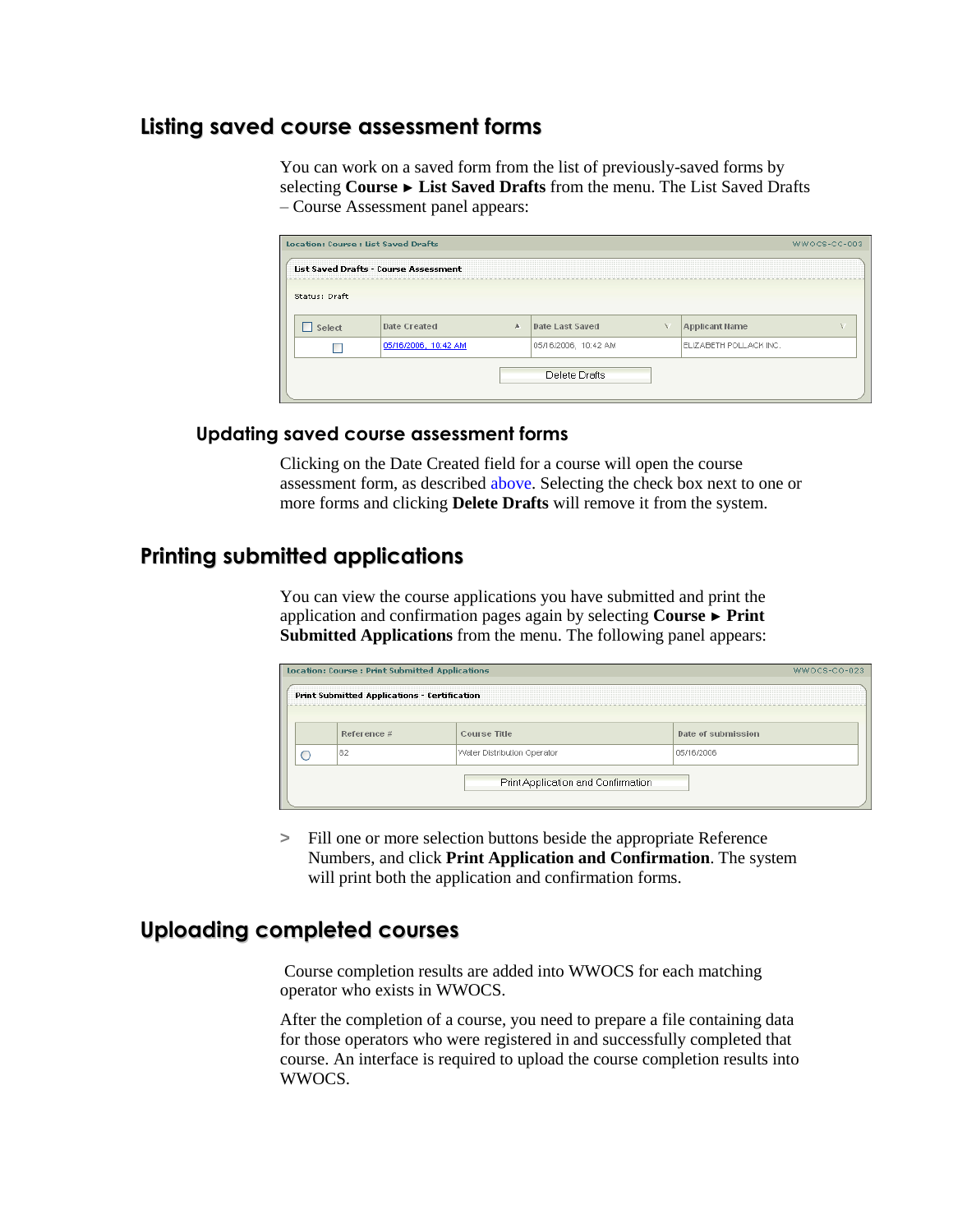#### Note

The upload file needs to be in the [specific format](#page-8-0) required by the Ministry.

**>** Select **Course ► Upload Completed Course** from the menu.

|                  | WWOCS-CA-005                               |
|------------------|--------------------------------------------|
|                  |                                            |
| Browse           |                                            |
| Cancel<br>Upload |                                            |
|                  |                                            |
|                  | Location: Course : Upload completed course |

- **>** Locate the desired file by clicking **Browse** and by selecting the appropriate file from your directory.
- **>** Click **Upload** to submit the completed course assessment to WWOCS. The Upload Course Assessments Summary panel appears:

| <b>Upload Course Assessments Summary</b> |           |                                                                                                  |                                                               |
|------------------------------------------|-----------|--------------------------------------------------------------------------------------------------|---------------------------------------------------------------|
|                                          |           |                                                                                                  |                                                               |
|                                          |           |                                                                                                  |                                                               |
| <b>Operator Name</b>                     | Course Id | Course Name                                                                                      | <b>Completion Date</b>                                        |
| ROLAND DEMEESTER                         | 48        |                                                                                                  | 12/02/2005                                                    |
| ENZO IACOBELLI                           | 48        | Water Treatment Certification Preparation   & IIV                                                | 12/02/2005                                                    |
| <b>Operator Name</b>                     | Course Id | Course Name                                                                                      | <b>Completion Date</b>                                        |
|                                          | 48        | Water Treatment Certification Preparation   & II9                                                |                                                               |
|                                          |           | <back< td=""><td>Water Treatment Certification Preparation   &amp; IIV<br/>Continue</td></back<> | Water Treatment Certification Preparation   & IIV<br>Continue |

- **>** If you need to revise your file before uploading it, click **Back**.
- **>** To complete the upload, click **Continue**. You are returned to the Home page which displays a success message.

| Location: Home                                                                                                                                                  | WWOCS-MA-001 |
|-----------------------------------------------------------------------------------------------------------------------------------------------------------------|--------------|
| Valid course completion results have been uploaded successfully.                                                                                                |              |
| Home                                                                                                                                                            |              |
| Course<br><b>Input Form</b><br><b>List Saved Drafts</b><br><b>Print Submitted Applications</b><br>Upload completed course<br>Admin<br>Change Password<br>Logout |              |